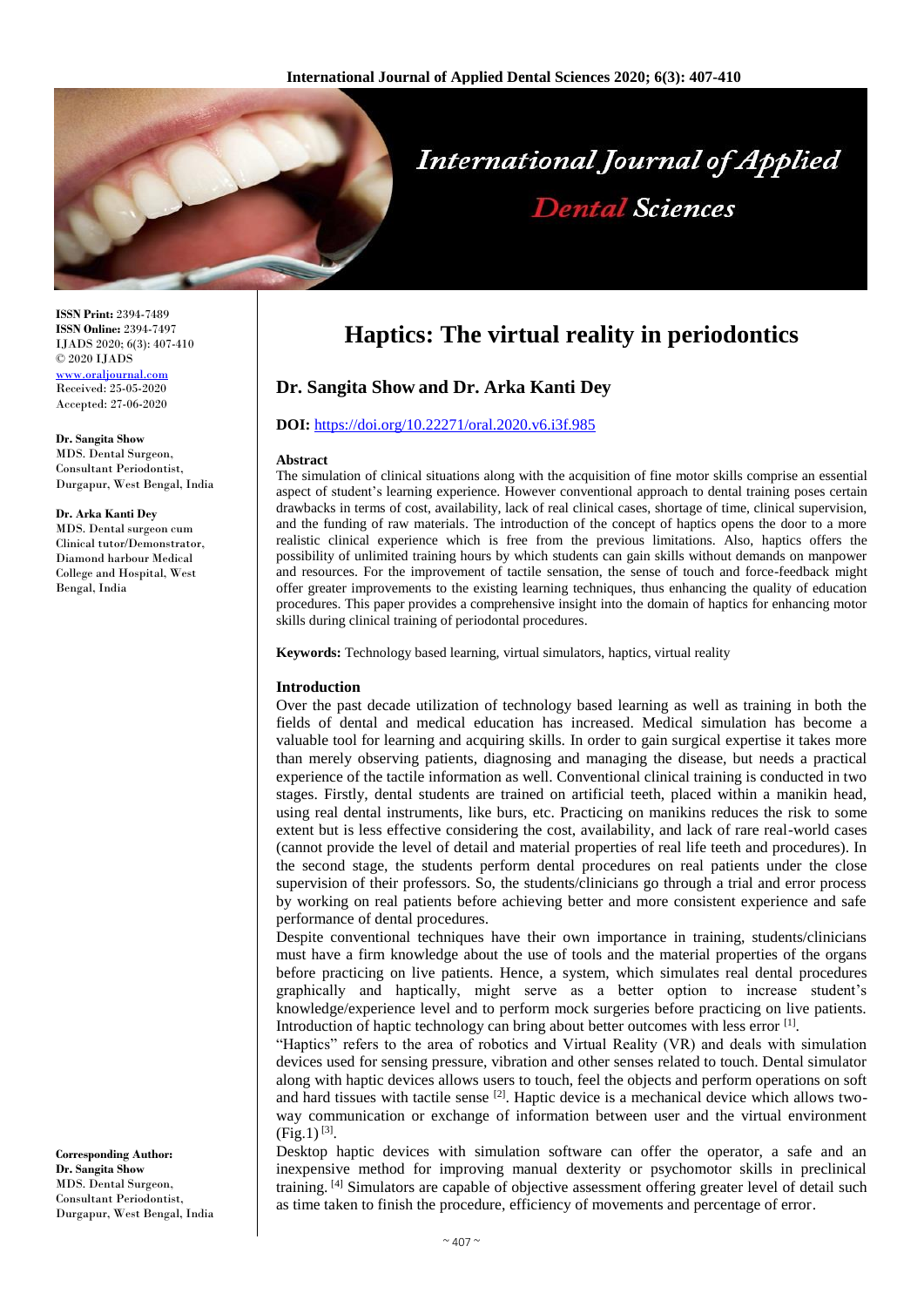

**Fig 1:** Simulator setup and handling the real instrument and the haptic stylus

Haptics-based simulators comprises a haptic device and a platform to facilitate dental practicing (virtual models of a human tooth or mouth). The trainee needs to hold the stylus of haptic device instead of real dental instruments and can manipulate the instruments, shown on the screen, which in turn reproduces clinical sensations in the hand of the operator through tactile feedback. The advantage of using such Virtual Reality (VR) simulators is that, they provide an opportunity for surgeons to practice surgical or operative procedures repeatedly, with no additional cost [3].

# **Historical Background and Principles**

- Wang *et al.* <sup>[5]</sup> worked on a simulator that allows probing and cutting a virtual tooth, but the virtual tool implementation was limited to a spherical shape for simplicity.
- Kim *et al.* <sup>[6]</sup> developed a dental training system with a multi-modal workbench providing visual, audio, and haptic feedback. It allows burring and drilling on the tooth with a spherical tool.
- Yau *et al.* <sup>[7]</sup> proposed a dental training system utilizing material stiffness and spring force function.
- Luciano [8] developed periosim, which allows trainee to practice diagnosing periodontal diseases that does not require deformation of tooth surface.
	- Haptics works on the principles of creating virtual environment, which replaces the reality, and user can interact to perform various motor and perceptual tasks. It can help one to be mentally transported and immersed in virtual worlds through various computer softwares.

# H**ardware for the haptic system comprises**

- Monitor and speakers
- Haptic interface device (stylus)
- Glasses and helmets for visualizing 2D video
- display as 3D
- Gloves to feel the sensations.<sup>[1]</sup>

# **Application in Periodontics**

Differentiating between pathological and normal conditions, diagnosing and treating periodontal diseases requires skill which can be achieved by employing one of the two visuohaptic systems: periosim and a periodontal simulator [9, 10].

Periosim and periodontal simulator were developed by university of Illinois at Chicago. The application simulates three dental instruments: A periodontal probe, a scaler, and an explorer, which can be used for training students in various aspects of Periodontology.

**Diagnosis:** Diagnosing the periodontal disease mainly depends on probing and measuring the clinical attachment loss. Probing depth measurement vary from examiner to examiner because of variation in angulation, pressure, force etc., and thus virtual periodontal probe could be used to teach the correct probing technique, which will help in determining the health and severity of disease of periodontal tissue and thus the correct diagnosis.

**Treatment:** Encompasses complete elimination of etiological factors like supragingival calculus which is easily seen can be removed effectively using scalers, but the problem arises in completely removing the sub-gingival calculus, which mainly depends on tactile sensation, which can be mastered using a haptic technology while learning [1].

In the evaluation phase, a virtual periodontal explorer may be used to determine whether the calculus has been completely removed. This evaluation could be performed with both a transparent and an opaque gingiva to contrast the results obtained by the trainee.

# **Haptics and Bone Surgery**

In the Stanford Bio Robotics Laboratory, a visuohaptic simulation of bone surgery for training and evaluation has been devised. A hybrid data structure is used to represent the bone: A volumetric array stores the density values and attributes of the data, whereas a surface triangulation is used to render the bone graphically. The volume data and surface triangles are obtained from computer tomography or magnetic resonance data after a preprocessing procedure. The system also simulates bone dust, provides drilling sounds, and can incorporate a second haptic device as a suction and irrigation tool [11] .

Bone Navi, another computer- aided support system for implant surgery, has been developed in Japan to simulate implant placement and surgical guide fabrication for dental implant surgery

| <b>Type of Simulators</b>                                          | Field                         | Principle                                              | Advantage                                                                                    | Gap                                |
|--------------------------------------------------------------------|-------------------------------|--------------------------------------------------------|----------------------------------------------------------------------------------------------|------------------------------------|
| Dent Sim<br>Simulator                                              | Tooth/cavity  <br>preparation | Infra-red emitters<br>on handpiece and<br>manikin head | Visual feedback compared to the ideal<br>preparation. Faster evaluation though similar skill | Restoration cannot be<br>recorded. |
| Image<br>Guided<br>Implantology                                    | Implant                       | CT scan of patient<br>(Bone)                           | Patient safety: Computer guides the surgery                                                  |                                    |
| <b>Virtual Reality Dental</b><br><b>Training System</b><br>(VRDTS) | Tooth/cavity<br>preparation   | Virtual images of<br>dental instruments<br>and tooth   | Less costly                                                                                  | Interface is in<br>the air.        |

**Table 1:** Comparison of some of the haptic simulators available worldwide is shown in [12]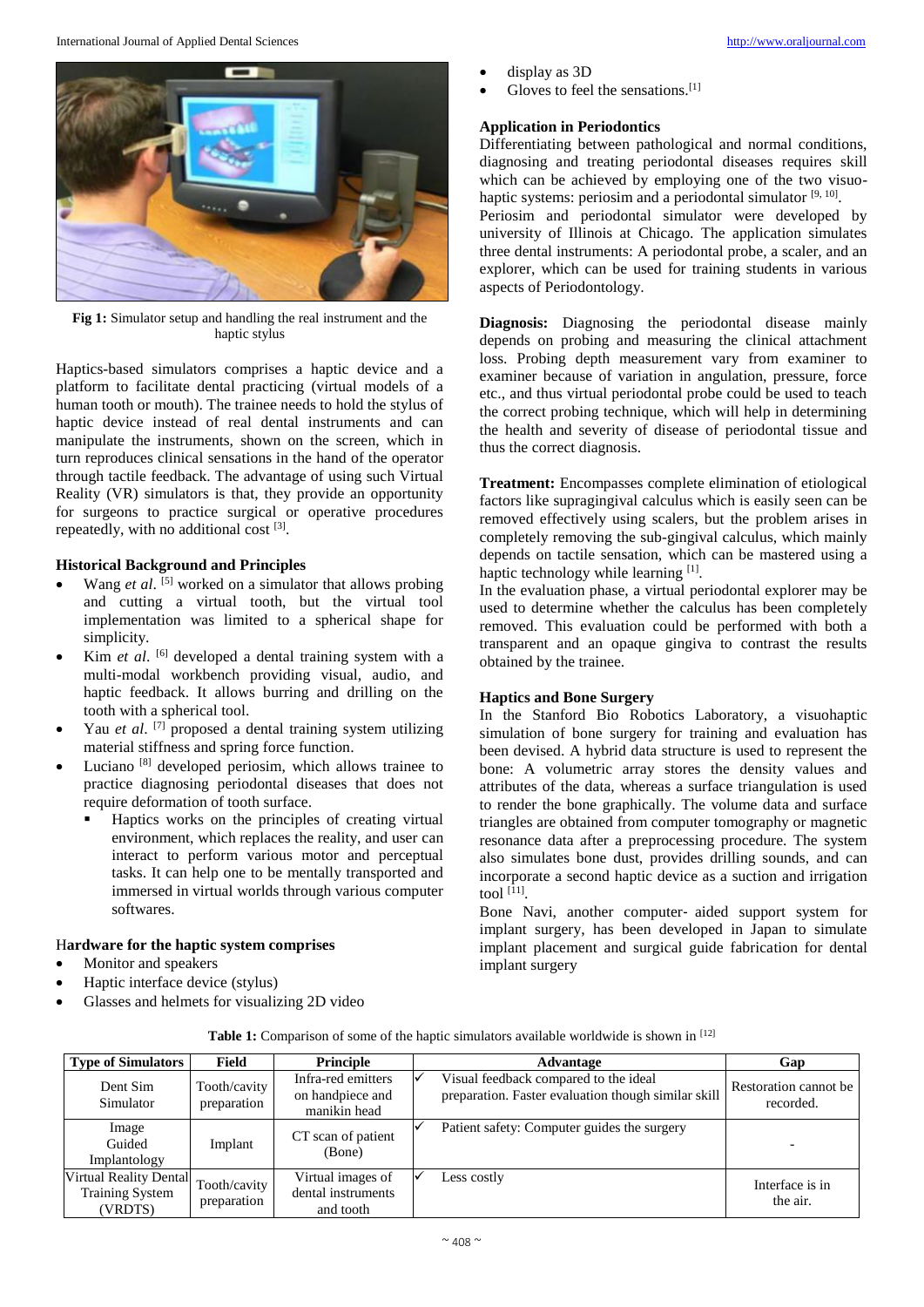| Iowa<br>Dental<br>Surgical<br>Simulator |              |                   | Sense of touch through joystick                                                                    | More of haptic and less<br>of psychomotor skills |
|-----------------------------------------|--------------|-------------------|----------------------------------------------------------------------------------------------------|--------------------------------------------------|
| Perio Sim                               | Periodontics | Periodontal probe | Evaluates caries lesion and periodontal pockets<br>Small robot like arm with force feedback system |                                                  |
| Haptic                                  |              |                   | 3D laser scanning, 2D data capture, data                                                           |                                                  |
| Training                                |              |                   | processing and optimisation, 3D reconstruction of                                                  |                                                  |
| Simulation                              |              |                   | objects and environments, photo-realistic                                                          |                                                  |
| for the                                 |              |                   | rendering, user interface.                                                                         |                                                  |
| Administration of                       |              |                   | As with the anatomical model displayed by the                                                      |                                                  |
| Dental                                  |              |                   | Head and Neck Application,                                                                         |                                                  |
| Anaesthesia based                       |              |                   | manipulation of the virtual patient head and                                                       |                                                  |
| upon                                    |              |                   | navigation in the virtual environment are                                                          |                                                  |
| Accurate                                |              |                   | supported by conventional input methods.                                                           |                                                  |
| Anatomical                              |              |                   |                                                                                                    |                                                  |
| Data                                    |              |                   |                                                                                                    |                                                  |

# **Operating a Periodontal Simulator**

 **Instrument selection:** Using the control panel, one of three periodontal instruments can be selected for onscreen use: a periodontal probe, explorer, or scaler [fig. 2].



**Fig 2:** Virtual periodontal probe, explorer, or scaler

 **Graphics Control:** In the main window of the simulator, the user can see the full-screen 3d model of area of interest in a dental arch along with the main control

panel. The main control panel contains a variety of controls for navigation which include options to select and manipulate gingiva.

 **Haptics control:** Includes the basic ability to turn haptics on or off for each selected object. Also parameters such as stiffness, viscosity, static friction, dynamic friction can be controlled and altered separately for each object. By moving the haptic stylus, a trainee can move the virtual instrument on the tooth surface and feel the crevice or pocket area within the margin of the gingiva along the root surface of the tooth [figure 3, 4]. The 3D virtual periodontal probe can be used to determine and measure crevice or pocket depths around the gingival margins of the teeth. The textural feel of pocket areas can be differentiated and regions of sub- gingival calculus can be located. This situation corresponds to conditions encountered clinically [13].



**Fig. 3:** Measuring pocket depth with